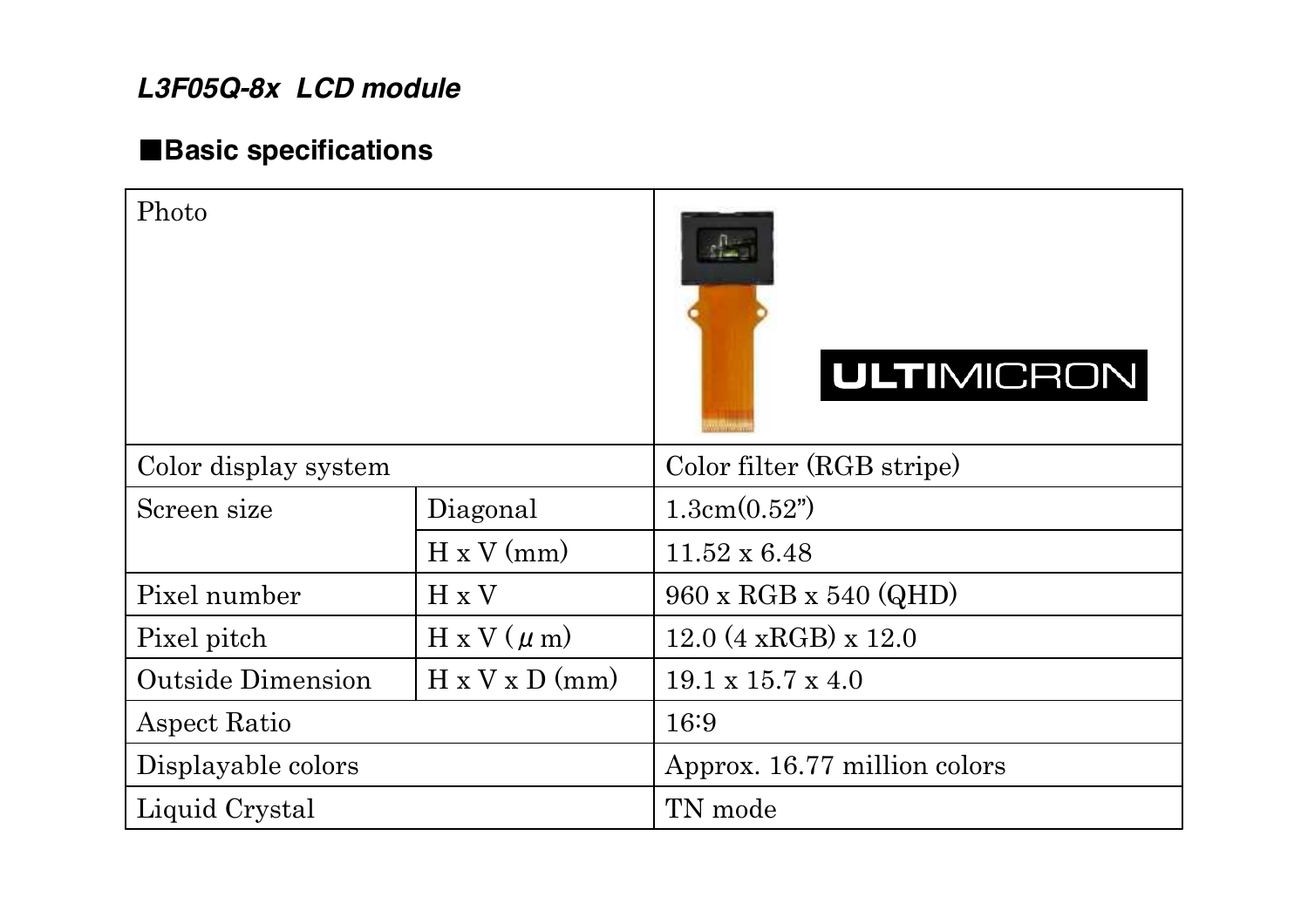#### 䂓*Dimensional Outline Drawing*